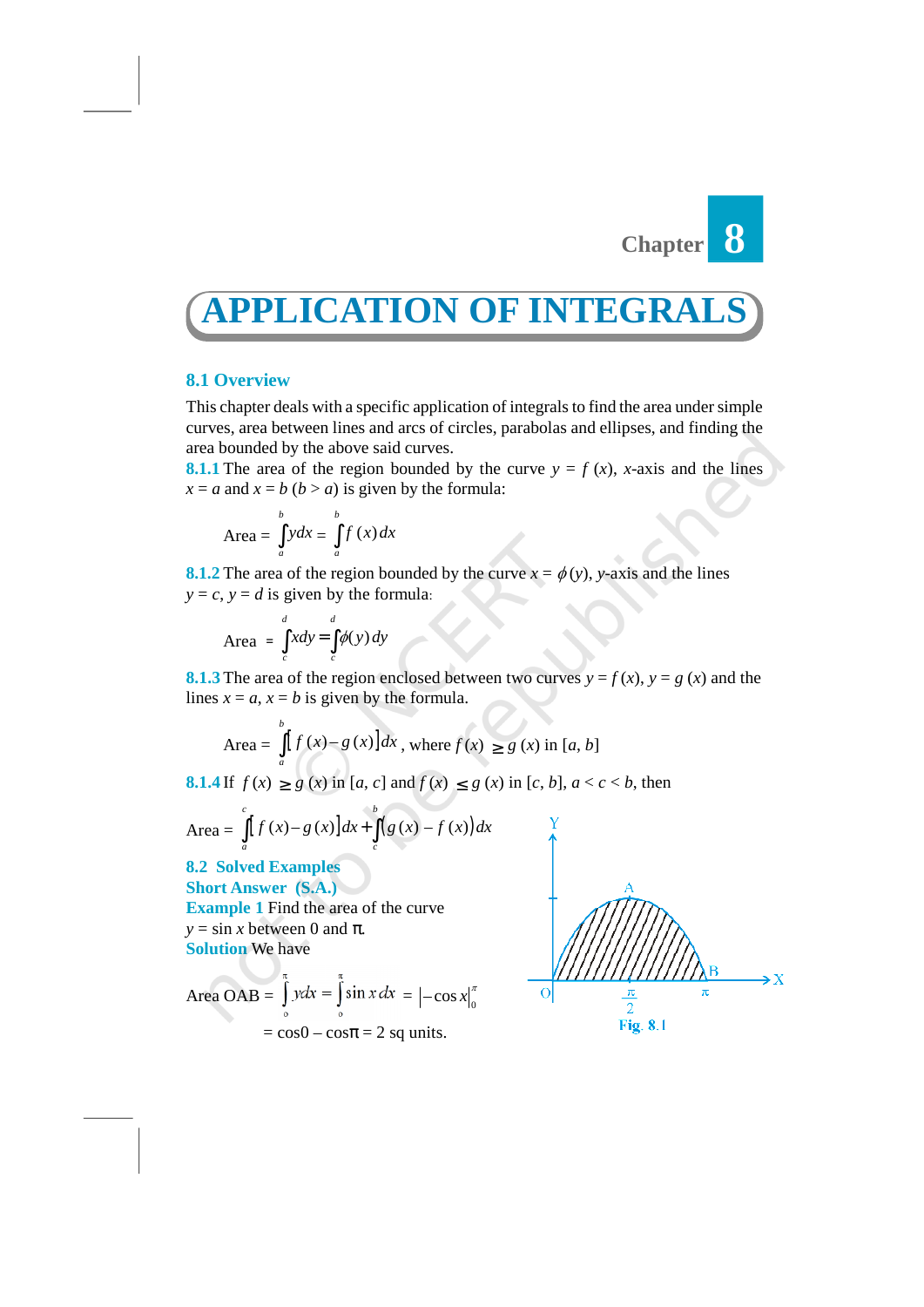Fig. 8.4

**Example 2** Find the area of the region bounded by the curve  $ay^2 = x^3$ , the *y*-axis and the lines  $y = a$  and  $y = 2a$ .

**Solution** We have



**Example 4** Find the area of the region bounded by the parabolas  $y^2 = 6x$  and  $x^2 = 6y$ .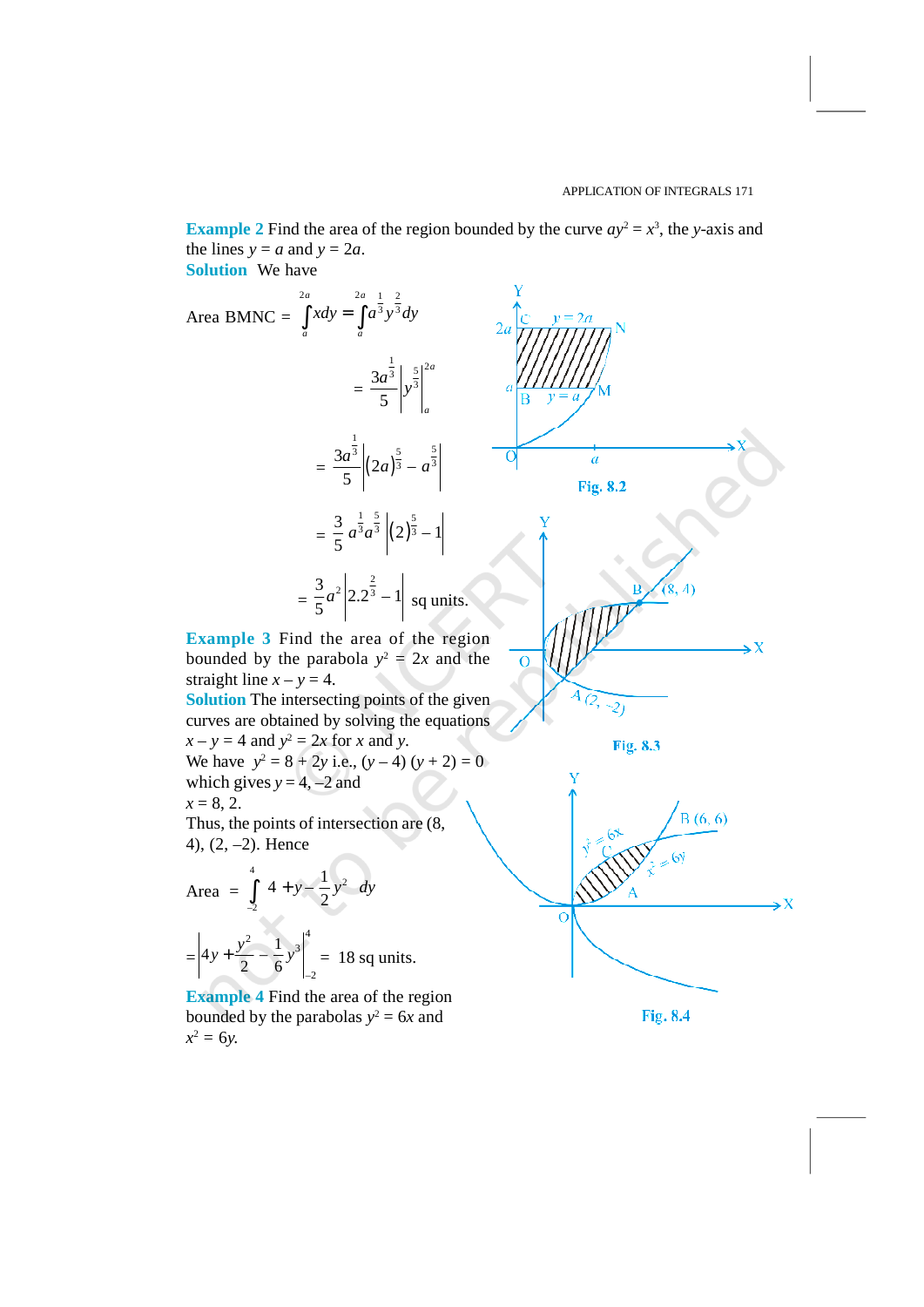**Solution** The intersecting points of the given parabolas are obtained by solving these equations for  $x$  and  $y$ , which are  $0(0, 0)$  and  $(6, 6)$ . Hence he given parabolas are obtained by solving these<br>
(0) and (6, 6). Hence<br>  $2\sqrt{6} \frac{x^{\frac{3}{2}}}{3} - \frac{x^3}{18} \Big|_0^6$ <br>
by the curve  $x = 3 \cos t$ ,  $y = 2 \sin t$ . ven parabolas are obtained by solving these<br>
ad (6, 6). Hence<br>  $\frac{3}{x^2} - \frac{x^3}{18} \Big|_0^6$ <br>  $\therefore$  curve  $x = 3 \cos t, y = 2 \sin t$ . ven parabolas are obtained by solving the<br>
nd (6, 6). Hence<br>  $\frac{x^{\frac{3}{2}}}{3} - \frac{x^3}{18} \Big|_0^6$ 

172 MATHEMATICS  
\nSolution The intersecting points of the given parabolas are obtained by s  
\nequations for x and y, which are 0(0, 0) and (6, 6). Hence  
\nArea OABC = 
$$
\int_{0}^{6} \left(\sqrt{6x} - \frac{x^2}{6}\right) dx = \left|2\sqrt{6} \frac{x^{\frac{3}{2}}}{3} - \frac{x^3}{18}\right|_{0}^{6}
$$
  
\n=  $2\sqrt{6} \frac{(6)^{\frac{3}{2}}}{3} - \frac{(6)^3}{18} = 12$  sq units.  
\nExample 5 Find the area enclosed by the curve  $x = 3 \cos t$ ,  $y = 2 \sin t$ .  
\nSolution Eliminating t as follows:  
\n $x = 3 \cos t$ ,  $y = 2 \sin t \Rightarrow \frac{x}{3} = \cos t$ ,  
\n $\frac{y}{2} = \sin t$ , we obtain  
\n $\frac{x^2}{9} + \frac{y^2}{4} = 1$ ,  
\nwhich is the equation of an ellipse.  
\nFrom Fig. 8.5, we get  
\n $\frac{(0, 2)}{y'}$   
\nFig. 8.5  
\nthe required area =  $4 \int_{0}^{3} \frac{2}{3} \sqrt{9-x^2} dx$ 

 $= 2\sqrt{6} \frac{(6)^{\frac{3}{2}}}{6} - \frac{(6)^3}{6} = 12$  sq units.

**Example 5** Find the area enclosed by the curve  $x = 3 \cos t$ ,  $y = 2 \sin t$ . **Solution** Eliminating *t* as follows:  $\int e^{2x} = \begin{vmatrix} -x^2 & 3 & 18 \end{vmatrix}$ <br>
1 units.<br>
Processed by the curve  $x = 3 \cos t$ ,  $y = 2 \sin t$ <br>
ollows:<br>  $= \cos t$ ,<br>  $\frac{(3, 0)}{x}$ <br>  $\frac{(4, 0)}{x}$ <br>
ollows:<br>  $\frac{(4, 0)}{x}$ <br>
ollows:<br>  $\frac{(0, 2)}{x}$ <br>  $\frac{(0, -2)}{x}$ <br>
Fig. 8.5<br>  $\frac{3}{x}$ <br>

$$
x = 3 \cos t, \ y = 2 \sin t \Longrightarrow \frac{x}{3} = \cos t,
$$

$$
\frac{y}{2} = \sin t, \text{ we obtain}
$$
\n
$$
\frac{x^2}{9} + \frac{y^2}{4} = 1,
$$
\n
$$
(4, 4)
$$

which is the equation of an ellipse.

From Fig. 8.5, we get

the required area = 
$$
4 \int_{0}^{3} \frac{2}{3} \sqrt{9-x^2} dx
$$

the required area = 4 
$$
\int_0^{\infty} \frac{1}{3} \sqrt{9-x} dx
$$
  
\n
$$
= \frac{8}{3} \left[ \frac{x}{2} \sqrt{9-x^2} + \frac{9}{2} \sin^{-1} \frac{x}{3} \right]_0^3 = 6 \pi \text{ sq units.}
$$
\nLong Answer (L.A.)

 $\frac{6}{3}$  –  $\frac{(6)^3}{18}$  = 12 sq units.<br>
5 Find the area enclosed by the curve  $x = 3 \cos t$ ,  $\frac{1}{2}$ <br>
Eliminating *t* as follows:<br>
t,  $y = 2 \sin t \Rightarrow \frac{x}{3} = \cos t$ ,<br>
we obtain<br>
= 1,<br>
the equation of an ellipse.<br>
... 8.5, we get<br>
r  $2\sqrt{6} \frac{(6)^2}{3} - \frac{(6)^2}{18} = 12$  sq units.<br>
ample 5 Find the area enclosed by the curve  $x = 3 \cos t$ ,  $y = 12 \sin t$  in the area enclosed by the curve  $x = 3 \cos t$ ,  $y = 2 \sin t$  and  $y = 3 \cos t$ ,  $y = 2 \sin t \Rightarrow \frac{x}{3} = \cos t$ ,<br>  $= \sin t$ , we obtain  $=\frac{8}{3}\left[\frac{x}{2}\sqrt{9-x^2}+\frac{9}{2}\sin^{-1}\frac{x}{3}\right]_0^3 = 6 \pi$  sq units.<br> **Long Answer (L.A.)**<br> **Example 6** Find the area of the region included between the parabola  $y = \frac{3x^2}{4}$  and the line  $3x - 2y + 12 = 0$  $4 \cdot 4$  $\frac{x^2}{4}$  and the line  $3x - 2y + 12 = 0$ . **Solution** Solving the equations of the given curves  $y = \frac{3x^2}{4}$  and  $3x - 2y + 12 = 0$ ,  $\frac{x^2}{4}$  and  $3x - 2y + 12 = 0$ , we get

 $\mathbf{x}$ 

 $(3, 0)$ 

 $3x^2 - 6x - 24 = 0 \implies (x - 4)(x + 2) = 0$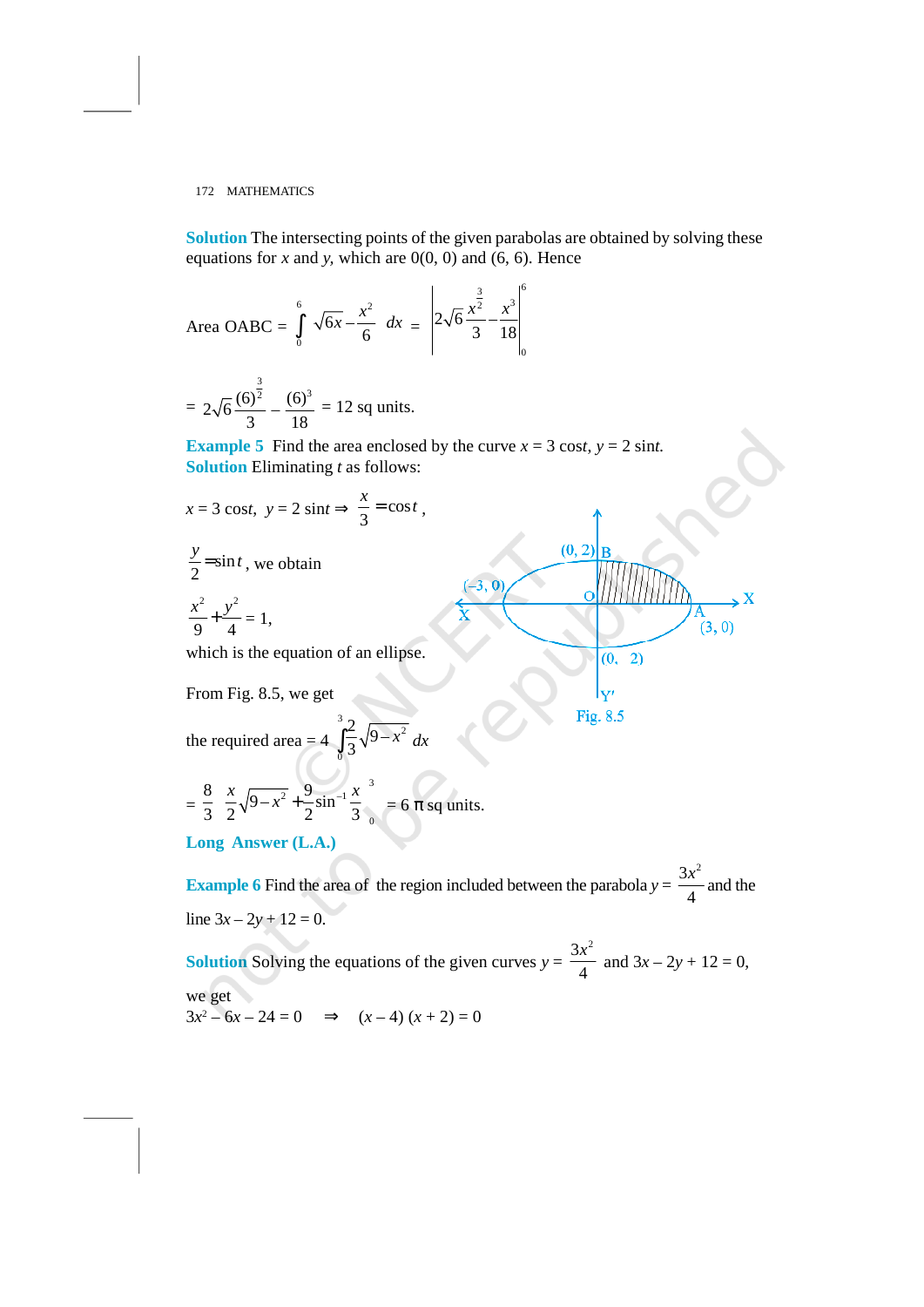

**Example 8** Find the area of the region above the *x*-axis, included between the parabola  $y^2 = ax$  and the circle  $x^2 + y^2 = 2ax$ .

**Solution** Solving the given equations of curves, we have

 $x^2 + ax = 2ax$  $y^2 = ax$  and the circle  $x^2 + y^2 = 2ax$ <br> **Solution** Solving the given equatio<br>  $x^2 + ax = 2ax$ <br>
or  $x = 0$ ,  $x = a$ , which give<br>  $y = 0$ .<br>  $y = \pm a$  $y = 0$ .  $y = \pm a$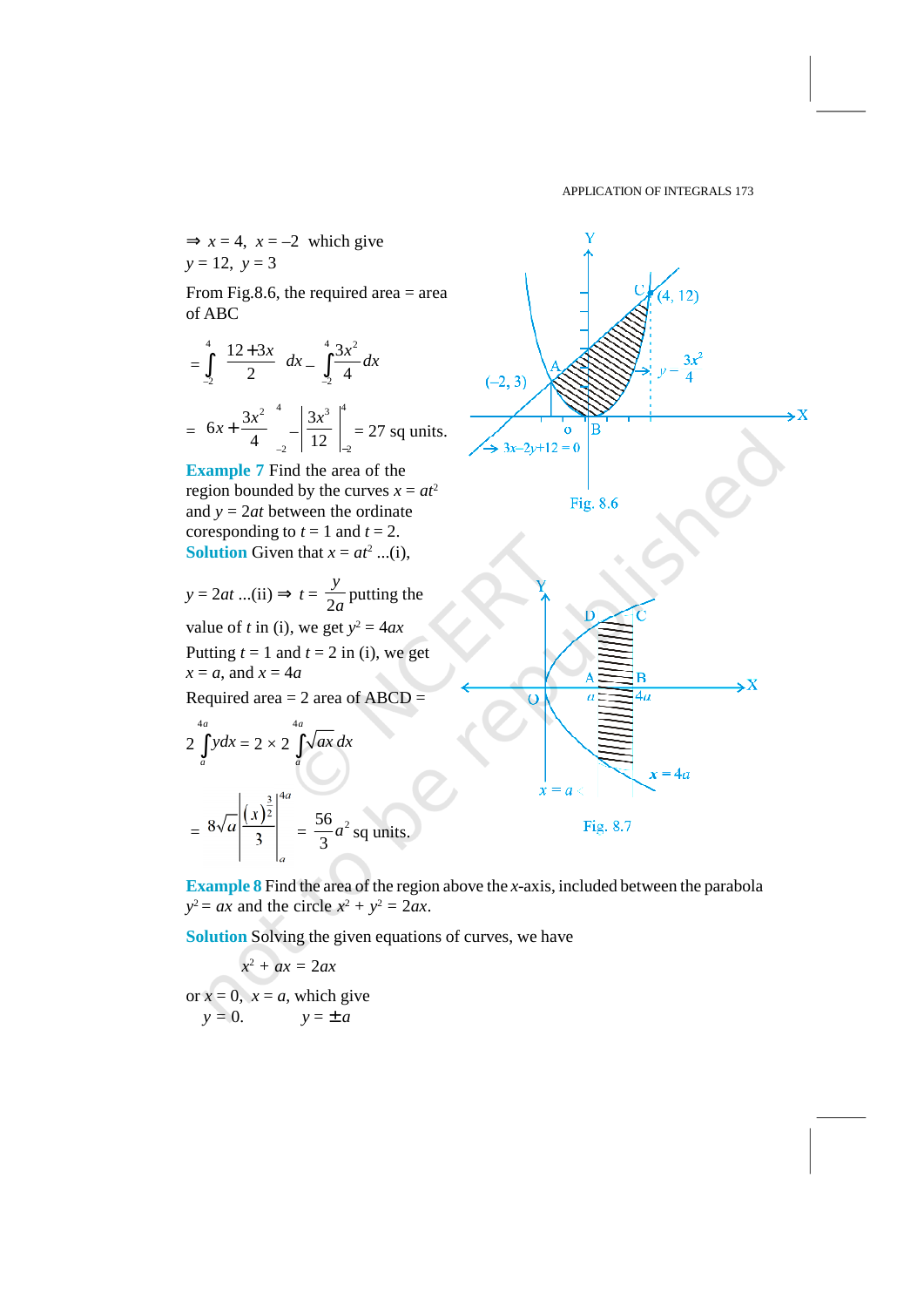From Fig. 8.8 area ODAB =  $\left(\sqrt{2ax-x^2}-\sqrt{ax}\right)dx$  a will then 174 MATHEMATICS<br>
From Fig. 8.8<br>
area ODAB =<br>  $\int_{0}^{a} \left(\sqrt{2ax - x^2} - \sqrt{ax}\right) dx$ <br>  $\int_{0}^{a} (x^2 - x^2) dx$ <br>  $\int_{0}^{a} dx = 2a \sin^2 \theta$ . Then  $dx = 4a$ <br>  $\int_{0}^{a} x^2 dx$ <br>  $\int_{0}^{a} (x^2 - x^2) dx$ <br>  $\int_{0}^{a} dx = 0$ <br>  $\int_{0}^{a} (x^2 - x^2) dx$ <br>  $\int_{0}^{a$ *a ax x ax dx* Let  $x = 2a \sin^2\theta$ . Then  $dx = 4a$ sinθ cosθ *d*θ and Let  $x = 2a \sin^2 \theta$ . Then  $dx = 4a$ <br>  $\sin \theta \cos \theta d\theta$  and<br>  $x = 0, \Rightarrow \theta = 0, \ x = a \Rightarrow \theta = \frac{\pi}{4}$ .  $\frac{\pi}{4}$ . Again,  $\int_{0}^{a} \sqrt{2ax-x^2} dx$ THEMATICS<br>
2. 8.8<br>
AB =<br>  $\frac{1}{x^2} - \sqrt{ax} dx$ <br>
da sin<sup>2</sup>θ. Then  $dx = 4a$ <br>  $\theta = 0$ ,  $x = a \Rightarrow \theta = \frac{\pi}{4}$ .<br>  $\int_0^a \sqrt{2ax - x^2} dx$ <br>
n  $\cos \theta$   $(4a \sin \theta \cos \theta) d\theta$ *a ax x dx* ∫ 174 MATHEMATICS<br>
From Fig. 8.8<br>
area ODAB =<br>  $\int_{0}^{\pi} \sqrt{2ax - x^2} - \sqrt{ax} dx$ <br>
Let  $x = 2a \sin^2 \theta$ . Then  $dx = 4a$ <br>  $\sin \theta \cos \theta d\theta$  and<br>  $x = 0, \Rightarrow \theta = 0, \ x = a \Rightarrow \theta = \frac{\pi}{4}$ .<br>
Again,  $\int_{0}^{\pi} \sqrt{2ax - x^2} dx$ <br>  $=\int_{0}^{\frac{\pi}{2}} (2a \sin \cos \theta) (4a \sin$  $\frac{\pi}{4}$ 174 MATHEMATICS<br>
com Fig. 8.8<br>
ea ODAB =<br>  $(\sqrt{2ax - x^2} - \sqrt{ax}) dx$ <br>
et  $x = 2a \sin^2\theta$ . Then  $dx = 4a$ <br>  $\theta \cos\theta d\theta$  and<br>  $= 0, \Rightarrow \theta = 0, \ x = a \Rightarrow \theta = \frac{\pi}{4}$ .<br>
gain,  $\int_0^4 \sqrt{2ax - x^2} dx$ <br>  $\int_0^{\frac{\pi}{4}} (2a \sin \cos\theta) (4a \sin\theta \cos\theta) d\theta$ <br>  $\pi^2 \int_$  $= a^2 \mid (1-\cos \theta)$ MATHEMATICS<br>
In Fig. 8.8<br>
(ODAB =<br>  $\sqrt{2ax - x^2} - \sqrt{ax} dx$ <br>  $x = 2a \sin^2 \theta$ . Then  $dx = 4a$ <br>  $0, \Rightarrow \theta = 0, x = a \Rightarrow \theta = \frac{\pi}{4}$ .<br>
in,  $\int_0^a \sqrt{2ax - x^2} dx$ <br>  $2a \sin \cos \theta (4a \sin \theta \cos \theta) d\theta$ <br>  $\int_0^{\frac{\pi}{4}} (1 - \cos 4\theta) d\theta = a^2 \left(\theta - \frac{\sin 4\theta}{4}\right)_0^{\frac{\pi$  $\frac{4}{16}$ ,  $\sin 4\theta \overline{)4}$ ,  $\pi$ Fig. 8.8<br>
DDAB =<br>  $2ax-x^2 - \sqrt{ax} dx$ <br>  $= 2a \sin^2\theta$ . Then  $dx = 4a$ <br>  $\Rightarrow \theta = 0, x = a \Rightarrow \theta = \frac{\pi}{4}$ .<br>
n,  $\int_0^a \sqrt{2ax-x^2} dx$ <br>  $= 2a \sin^2\theta$ .  $\theta = 0, x = a \Rightarrow \theta = \frac{\pi}{4}$ .<br>  $\int_0^a \sqrt{2ax-x^2} dx$ <br>  $= \int_0^a \sqrt{ax} dx = \sqrt{a} \frac{2}{3} \left(x^{\frac{3}{2}}\right)_0^a = \frac{\$  $4\frac{1}{2}$  4  $f(x)dx$ <br>
Then  $dx = 4a$ <br>  $f(x)dx$ <br>  $f(x)dx$ <br>  $f(x)dx$ <br>  $f(x)dx$ <br>  $f(x)dx$ <br>  $f(x)dx = x^2 \left(\theta - \frac{\sin 4\theta}{4}\right)_0^{\frac{\pi}{4}} = \frac{\pi}{4}a^2$ .<br>  $f(x)dx = \sqrt{a}\frac{2}{3}\left(\frac{3}{2}\right)_0^{\frac{\pi}{2}} = \frac{2}{3}a^2$ Fig. 8.8<br>
DDAB =<br>  $2ax-x^2 - \sqrt{ax}$  dx<br>  $= 2a \sin^2\theta$ . Then  $dx = 4a$ <br>  $\cos\theta d\theta$  and<br>  $\Rightarrow \theta = 0$ ,  $x = a \Rightarrow \theta = \frac{\pi}{4}$ .<br>  $\int_{0}^{a} \sqrt{2ax-x^2} dx$ <br>  $\int_{0}^{a} \sqrt{2ax-x^2} dx$ <br>  $\int_{0}^{a} (1-\cos 4\theta) d\theta = a^2 \left(\theta - \frac{\sin 4\theta}{4}\right)_0^{\frac{\pi}{4}} = \frac{\pi}{4}a^2$ .<br>  $\frac{\pi}{4}$  $=\frac{4}{4}a^2$ . π  $a^2$ . 2 . Further more,  $\sim$  0  $\sim$  0 Then  $dx = 4a$ <br>  $x = a \Rightarrow \theta = \frac{\pi}{4}$ .<br>  $\frac{x^2}{2}dx$ <br>  $\left(\frac{4a\sin\theta\cos\theta}{4}\right)d\theta$ <br>  $\left(\frac{4a\sin\theta\cos\theta}{4}\right)d\theta = a^2\left(\theta - \frac{\sin 4\theta}{4}\right)_0^{\frac{\pi}{4}} = \frac{\pi}{4}a^2$ .<br>  $\int_0^a \sqrt{ax} dx = \sqrt{a}\frac{2}{3}\left(\frac{x^3}{2}\right)_0^a = \frac{2}{3}a^2$ <br>  $d \text{ area} = \frac{\pi}{4}a^2 - \frac{2}{3}$  $\frac{2}{3}\left(x^{\frac{3}{2}}\right)_0 = \frac{2}{3}a^2$ *a a x*  $X' \leftarrow$ <br>  $\begin{array}{c}\n\frac{a}{a} \\
\frac{10}{x} \\
\frac{10}{b} \\
\frac{10}{a} \\
\frac{2}{b} \\
\frac{3}{c} \\
\frac{10}{a} \\
\frac{2}{a} \\
\frac{2}{a^2} \\
\frac{10}{a^2} \\
\frac{2}{a^2} \\
\frac{2}{a^2} \\
\frac{2}{a^2} \\
\frac{2}{a^2} \\
\frac{2}{a^2} \\
\frac{2}{a^2} \\
\frac{2}{a^2} \\
\frac{2}{a^2} \\
\frac{2}{a^2} \\
\frac{2}{a^2} \\
\frac{2}{a^2} \\
\frac{2$  $a^2$  $\theta = \frac{\pi}{4}$ .<br>  $\cos\theta d\theta$ <br>  $\left(\theta - \frac{\sin 4\theta}{4}\right)^{\frac{\pi}{4}} = \frac{\pi}{4}a^2$ .<br>  $= \sqrt{a}\frac{2}{3}\left(\frac{3}{x^2}\right)^a_0 = \frac{2}{3}a^2$ <br>  $= a^2 \left(\frac{\pi}{4} - \frac{2}{3}\right)$  sq units.<br>
of a minor segment of the circle  $x^2 + y^2 = a^2$  cu  $\theta = \frac{\pi}{4}$ .<br>  $\cos\theta d\theta$ <br>  $\left(\theta - \frac{\sin 4\theta}{4}\right)_0^{\frac{\pi}{4}} = \frac{\pi}{4}a^2$ .<br>  $= \sqrt{a}\frac{2}{3}\left(\frac{3}{2}\right)_0^{\frac{\pi}{2}} = \frac{2}{3}a^2$ <br>  $\frac{2}{4}a^2 - \frac{2}{3}a^2 = a^2\left(\frac{\pi}{4} - \frac{2}{3}\right)$  sq units.<br>
of a minor segment of the circle  $x^2 + y^2 = a^2$  c  $a = \frac{\pi}{4}$ .<br>  $\cos\theta$ )  $d\theta$ <br>  $a = \frac{\sin 4\theta}{4} \int_{0}^{\frac{\pi}{4}} = \frac{\pi}{4} a^{2}$ .<br>  $\sqrt{a} \frac{2}{3} \left(\frac{3}{x^{2}}\right)_{0}^{a} = \frac{2}{3} a^{2}$ <br>  $a^{2} - \frac{2}{3} a^{2} = a^{2} \left(\frac{\pi}{4} - \frac{2}{3}\right)$ ,<br>  $a = \frac{2}{3} a^{2}$  and  $a = \frac{2}{3} a^{2}$ .  $\frac{a^2}{x}$ <br>Fig. 8.8<br><br> $\frac{a^2}{4} - \frac{2}{3}$  sq units.<br>of the circle  $x^2 + y^2 = a^2$  cut off by the<br>and  $x = \frac{a}{2}$ , we obtain their points of a<br>  $\frac{a}{1 + a^2}$ <br>  $\frac{a}{1 + a^2}$ .<br>
Fig. 8.8<br>  $\int \frac{\pi}{4} a^2$ .<br>  $\int \frac{a}{4} a^2$ .<br>  $\int \frac{a}{4} a^2$ .<br>  $\int \frac{a}{4} a^2$ .<br>  $\int \frac{a}{4} a^2$ .<br>  $\int \frac{a}{4} a^2$ .<br>  $\int \frac{a}{4} a^2$ .<br>  $\int \frac{a}{4} a^2$ .<br>  $\int \frac{a}{4} a^2$ .<br>  $\int \frac{a}{4} a^2$ .<br>  $\int \frac{a$  $\int_{0}^{\frac{\pi}{2}} (1-\cos 4\theta) d\theta = a^2 \left(\theta - \frac{\sin 4\theta}{4}\right)_0^{\frac{\pi}{4}} = \frac{\pi}{4} a^2.$ <br>
Further more,<br>  $\int_{0}^{a} \sqrt{ax} dx = \sqrt{a} \frac{2}{3} \left(x^{\frac{3}{2}}\right)_0^{\frac{\pi}{2}} = \frac{2}{3} a^2$ <br>
Thus the required area  $= \frac{\pi}{4} a^2 - \frac{2}{3} a^2 = a^2 \left(\frac{\pi}{4} - \frac{2}{3}\right)$  $2^2 \left(\theta - \frac{\sin 4\theta}{4}\right)_0^{\frac{\pi}{4}} = \frac{\pi}{4}a^2.$ <br>  $\frac{2}{4}a^2 - \frac{2}{3}a^2 = a^2\left(\frac{\pi}{4} - \frac{2}{3}\right)$  sq units.<br>
of a minor segment of the circle  $x^2 + y^2 = a^2$  cu<br>
uation  $x^2 + y^2 = a^2$  and  $x = \frac{a}{2}$ , we obtain th<br>  $\frac{a}{2}$ ,  $\sqrt$ *a*<sup>2</sup>  $\left(\theta - \frac{\sin 4\theta}{4}\right)$   $\frac{\pi}{4}$  =  $\frac{\pi}{4}a^2$ .<br> *dx* =  $\sqrt{a} \frac{2}{3} \left(x^{\frac{3}{2}}\right)_{0}^{a} = \frac{2}{3}a^2$ <br>
=  $\frac{2}{3}a^2 - a^2\left(\frac{\pi}{4} - \frac{2}{3}\right)$  sq units.<br>
ea of a minor segment of the circle *x*<sup>2</sup> + *y*<sup>2</sup> = *a*<sup>2</sup> c  $\frac{\pi}{4}a^2$ .<br>  $\frac{2}{3}a^2$ <br>  $\cdot \left(\frac{\pi}{4} - \frac{2}{3}\right)$  sq units.<br>
ent of the circle  $x^2 + y^2 = a^2$  cut off by the<br>  $a^2$  and  $x = \frac{a}{2}$ , we obtain their points of<br>  $a^2 - \frac{\sqrt{3}a}{2}$ .  $rac{\pi}{4}a^2$ .<br>  $=\frac{2}{3}a^2$ <br>  $a^2\left(\frac{\pi}{4} - \frac{2}{3}\right)$  sq units.<br>
enent of the circle  $x^2 + y^2 = a^2$  cut off by the<br>  $= a^2$  and  $x = \frac{a}{2}$ , we obtain their points of<br>  $\frac{a}{2}, -\frac{\sqrt{3}a}{2}$ .  $=\frac{\pi}{4}a^2$ .<br>  $=\frac{2}{3}a^2$ <br>  $=a^2\left(\frac{\pi}{4}-\frac{2}{3}\right)$ sq units.<br>
Express to the circle  $x^2 + y^2 = a^2$  cut off by the<br>  $=a^2$  and  $x = \frac{a}{2}$ , we obtain their points of<br>  $\left(\frac{a}{2}, -\frac{\sqrt{3}a}{2}\right)$ .  $=\frac{\pi}{4}a^2.$ <br>  $=\frac{2}{3}a^2$ <br>  $=a^2\left(\frac{\pi}{4}-\frac{2}{3}\right)$ sq units.<br>
sment of the circle  $x^2 + y^2 = a^2$  cut off by t<br>  $=a^2$  and  $x = \frac{a}{2}$ , we obtain their points<br>  $\left(\frac{a}{2}, -\frac{\sqrt{3}a}{2}\right)$ .

Thus the required area =  $-a^2 - \frac{1}{2}a$  $\left(\frac{\pi}{4}-\frac{2}{3}\right)$  sq units.

**Example 9** Find the area of a minor segment of the circle  $x^2 + y^2 = a^2$  cut off by the *a*

line  $x = \frac{1}{2}$ .

**Solution** Solving the equation  $x^2 + y^2 = a^2$  and  $x = \frac{a}{2}$ , we obtain their points of intersection which are  $\left(\frac{a}{2}, \sqrt{3}\frac{a}{2}\right)$  and  $\left(\frac{a}{2}, -\frac{\sqrt{3}a}{2}\right)$ .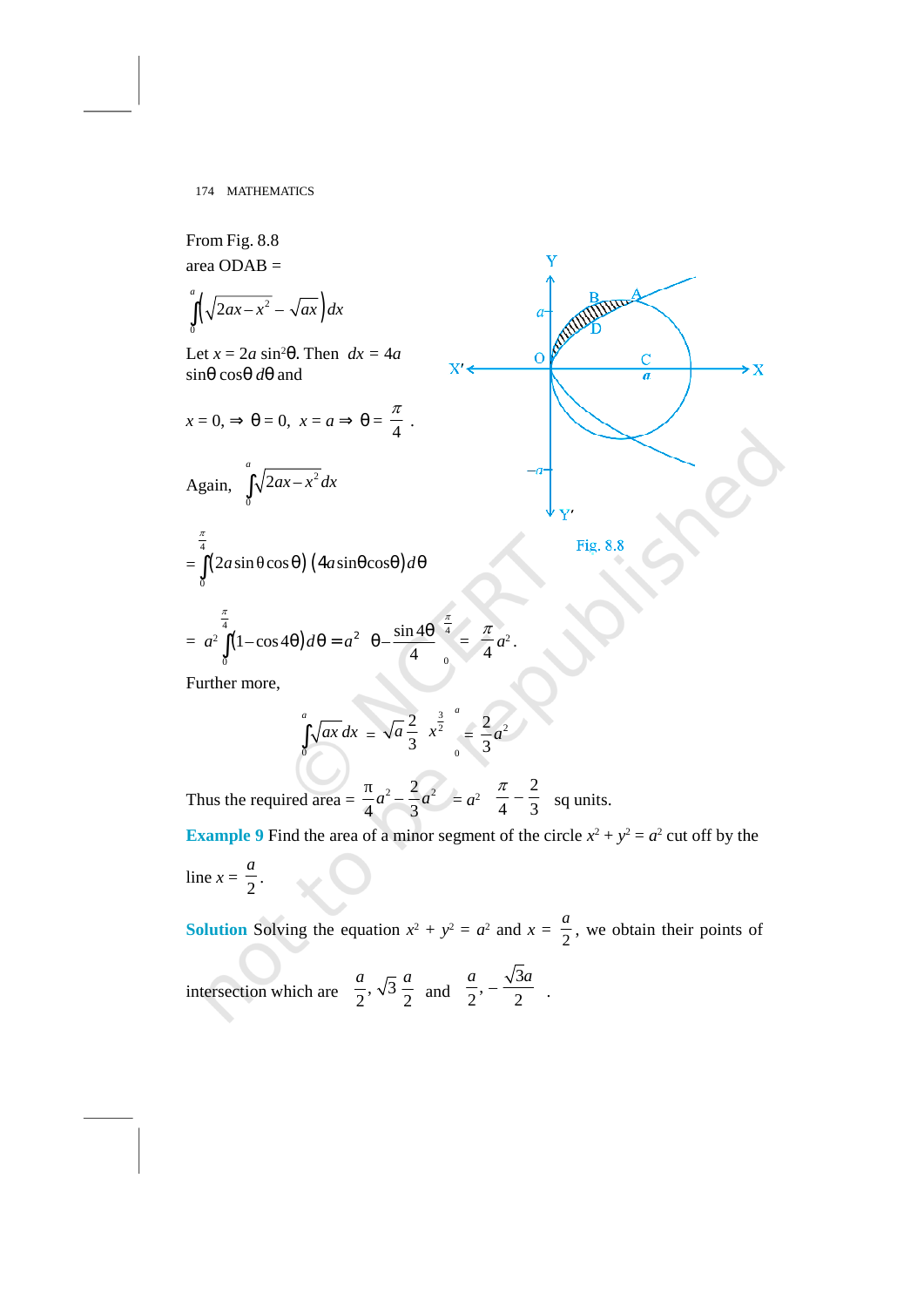Hence, from Fig. 8.9, we get APPLICATION OF 1<br>
Hence, from Fig. 8.9, we get<br>
Required Area = 2 Area of OAB =  $2 \int_{\frac{a}{2}}^{a} \sqrt{a^2 - x^2} dx$  $\int_{\frac{a}{2}} \sqrt{a^2 - x^2} dx$ *a* APPLICATION OF INTEGRALS 175<br>  $\int_{\frac{a}{2}}^{a} \sqrt{a^2 - x^2} dx$  $= 2 \left[ \frac{x}{2} \sqrt{a^2 - x^2} + \frac{a^2}{2} \sin^{-1} \frac{x}{a} \right]_a^a$ m Fig. 8.9, we get<br>
Area = 2 Area of OAB = 2  $\int_{\frac{a}{2}}^{a} \sqrt{a^2 - x^2} a$ <br>  $\frac{a}{2} - x^2 + \frac{a^2}{2} \sin^{-1} \frac{x}{a} \Big|_{\frac{a}{2}}^{a}$ <br>  $\frac{a}{2} - \sqrt{3} a^2 = 1$ APPLICATI<br>
Prig. 8.9, we get<br>
rea = 2 Area of OAB = 2  $\int_{\frac{a}{2}}^{a} \sqrt{a^2 - x^2} dx$ <br>  $\frac{a^2}{a^2} + \frac{a^2}{2} \sin^{-1} \frac{x}{a} \Big|_{\frac{a}{2}}^{a}$ <br>  $\left[ \frac{a}{4} \cdot a \frac{\sqrt{3}}{2} - \frac{a^2}{2} \cdot \frac{a}{6} \right]$ <br>  $\frac{x}{2}$  $\frac{x}{2} \sqrt{a^2 - x^2} + \frac{a^2}{2} \sin^{-1} \frac{x}{a}$  $\begin{array}{ccc} \n\begin{array}{ccc} 2 & \cdots & \cdots & \cdots & \cdots & \cdots & \cdots & \cdots & \cdots & \cdots & \cdots & \cdots & \cdots & \cdots & \cdots & \cdots & \cdots & \cdots & \cdots & \cdots & \cdots & \cdots & \cdots & \cdots & \cdots & \cdots & \cdots & \cdots & \cdots & \cdots & \cdots & \cdots & \cdots & \cdots & \$ *a a x a x* om Fig. 8.9, we get<br>
Area = 2 Area of OAB = 2  $\int_{\frac{a}{2}}^{a} \sqrt{a^2 - x^2} dx$ <br>  $\frac{a^2 - x^2}{a^2 - x^2} + \frac{a^2}{2} \sin^{-1} \frac{x}{a} \Big|_{\frac{a}{2}}^{a}$ <br>  $\frac{a^2 - a}{2} dx = \frac{a}{2} \cdot \frac{\sqrt{3}}{6}$   $\frac{a^2}{2} dx$ Hence, from Fig. 8.9, we get<br>
Required Area = 2 Area of OAB =  $2 \int_{\frac{\pi}{2}}^{\frac{\pi}{2}} \sqrt{a^2 - x^2} dx$ <br>
=  $2 \left[ \frac{x}{2} \sqrt{a^2 - x^2} + \frac{a^2}{2} \sin^{-1} \frac{x}{a} \right]_{\frac{\pi}{2}}^{\frac{\pi}{2}}$ <br>
=  $2 \left[ \frac{a^2}{2} \cdot \frac{\pi}{2} - \frac{a}{4} \cdot a \frac{\sqrt{3}}{2} - \frac{a^2}{2} \$ 2<br>
2. (6 -3 $\sqrt{3}$  -2 2 3 2 3 3 4 2 2 3 2 3 3 4 2 3 3 4 2 3 3 3 4 3 3 3 4 3 3 3 4 3 3 3 4 3 3 3 4 3 3 3 4 3 3 3 4 3 3 3 4 3 3 3 4 3 3 3 4 3 3 3 4 3 3 3 4 3 3 3 4 3 3 3 4 3 3 3 4 3 3 3 4 3 3 3 4 3 3 3 4 3 3 3 4 3 3 3 4 3 3  $a^2$   $a \sqrt{3} a^2$  |  $\sqrt{3} a^2$  |  $\sqrt{3} a^2$  |  $\sqrt{3} a^2$  |  $\sqrt{3} a^2$  |  $\sqrt{3} a^2$  |  $\sqrt{3} a^2$  |  $\sqrt{3} a^2$  |  $\sqrt{3} a^2$  |  $\sqrt{3} a^2$  |  $\sqrt{3} a^2$  |  $\sqrt{3} a^2$  |  $\sqrt{3} a^2$  |  $\sqrt{3} a^2$  |  $\sqrt{3} a^2$  |  $\sqrt{3} a^2$  |  $\sqrt{3}$  $\left[\frac{1}{2}, \frac{1}{2}, \frac{1}{4}, a\frac{1}{2}, \frac{1}{2}, \frac{1}{6}\right]$  $\begin{bmatrix} 2 & 2 & 4 & 2 & 2 & 0 \end{bmatrix}$   $\begin{bmatrix} x' & y' \end{bmatrix}$ a *PPLICAT*<br>
e, from Fig. 8.9, we get<br>
ired Area = 2 Area of OAB = 2  $\int_{\frac{a}{2}}^{a} \sqrt{a^2 - x^2} dx$ <br>  $\frac{x}{2} \sqrt{a^2 - x^2} + \frac{a^2}{2} \sin^{-1} \frac{x}{a} \Big|_{\frac{a}{2}}^{a}$ <br>  $\frac{a^2}{2} \cdot \frac{a}{2} - \frac{a}{4} \cdot a \frac{\sqrt{3}}{2} - \frac{a^2}{2} \cdot \frac{a}{6}$ <br>  $\frac{a$  $a\frac{\sqrt{3}}{2} - \frac{a}{2} - \frac{1}{2}$  /  $\leq \frac{1}{12}(6 - 3\sqrt{3} - 2)$ 2  $-$ APPLIC<br>
Fig. 8.9, we get<br>  $A \text{Area} = 2 \text{ Area of OAB} = 2 \int_{\frac{\pi}{2}}^{\pi} \sqrt{a^2 - x^2} dx$ <br>  $\sqrt{a^2 - x^2} + \frac{a^2}{2} \sin^{-1} \frac{x}{a} \Big|_{\frac{\pi}{2}}^{\pi}$ <br>  $\cdot \frac{\pi}{2} - \frac{a}{4} \cdot a \frac{\sqrt{3}}{2} - \frac{a^2}{2} \cdot \frac{a^2}{6} \Big|$ <br>  $\frac{x}{2}$ <br>  $\frac{\pi}{6} - 3\sqrt{3} - 2 \Big)$ <br>  $12^{\binom{2}{1}}$  $a^{2}$  (c  $a\sqrt{2}a$ ) APPLICAT<br>
Hence, from Fig. 8.9, we get<br>
Required Area = 2 Area of OAB =  $2 \int_{\frac{\pi}{2}}^{\frac{\pi}{2}} \sqrt{a^2 - x^2} dx$ <br>
=  $2 \left[ \frac{x}{2} \sqrt{a^2 - x^2} + \frac{a^2}{2} \sin^{-1} \frac{x}{a} \right]_{\frac{\pi}{2}}^{\pi}$ <br>
=  $2 \left[ \frac{a^2}{2} \cdot \frac{\pi}{2} - \frac{a}{4} \cdot a \frac{\sqrt{3}}{2} - \frac{a$ 2  $-$ , from Fig. 8.9, we get<br>
red Area = 2 Area of OAB = 2  $\int_{\frac{a}{2}}^{a} \sqrt{a^2 - x^2} dx$ <br>  $\left[\sqrt{a^2 - x^2} + \frac{a^2}{2} \sin^{-1} \frac{x}{a}\right]_{\frac{a}{2}}^{a}$ <br>  $\left[\frac{a^2}{2} - \frac{a}{2} - \frac{a}{4} \cdot a \frac{\sqrt{3}}{2} - \frac{a^2}{2} \cdot \frac{a}{6}\right]$ <br>  $\frac{a^2}{2}$ <br>
4 -3 $\sqrt{3$  $12^{\binom{1}{2}}$  $\frac{a^2}{2}$  (4 – 3 $\sqrt{3}$ ) sq units.  $\sqrt{a^2 - x^2} + \frac{a^2}{2} \sin^{-1} \frac{x}{a} \Big|_2^a$ <br>  $-\frac{a}{2} - \frac{a}{4} \cdot a \frac{\sqrt{3}}{2} - \frac{a^2}{2} \cdot \frac{a}{6}$ <br>  $\left[\frac{8}{2}\right]$ <br>  $\left[\frac{6}{2} - 3\sqrt{3} - 2\right]$ <br>  $-3\sqrt{3}$  ) sq units.<br>
We Type Questions<br>
the correct answer from the given four opti 0 4 2 – *x* ∫ 0 2 – sin **Fig. 8.9**<br> **i** Fig. 8.9<br> **i** Fig. 8.9<br> **i** Fig. 8.9<br> **i** Fig. 8.9<br> **i** Fig. 8.9<br> **i** Fig. 8.9<br> **i** Theory<br> **i** Fig. 8.9<br> **i** Theory<br> **i** Theory<br> **i** Theory<br> **i** Theory<br> **i** Theory<br> **i** Theory<br> **i** Theory<br> **i** Theory<br> **i** Fig. 8.9<br>
bions in each of the Examples 10 to 12.<br>  $a^2 + y^2 = 2$  is equal to<br>
units<br>
ts<br>  $4 \int_0^{\sqrt{2}} \sqrt{2-x^2}$ <br>  $= 2\pi$  sq. units.<br>  $\frac{x^2}{a^2} + \frac{y^2}{b^2} = 1$  is equal to<br>  $a^2b$  (D)  $\pi ab^2$ <br>  $4 \int_0^a \frac{b}{a} \sqrt{a^2 - x^2} dx$ 

## **Objective Type Questions**

Choose the correct answer from the given four options in each of the Examples 10 to 12.

**Example 10** The area enclosed by the circle  $x^2 + y^2 = 2$  is equal to

(C)  $4\pi^2$  sq units sect answer from the given four options in e<br>
in earch area enclosed by the circle  $x^2 + y^2 = 2$ <br>
sq units (B)  $2\sqrt{2}$  sq units<br>
sq units (D)  $2\pi$  sq units

**Solution** Correct answer is (D); since Area =  $4 \int_{0}^{\sqrt{2}} \sqrt{2-x^2}$ 2

at answer from the given four options in each of the Examples 10 to 12  
the area enclosed by the circle 
$$
x^2 + y^2 = 2
$$
 is equal to  
q units (B)  $2\sqrt{2}$  sq units  
soq units (D)  $2\pi$  sq units  
at answer is (D); since Area =  $4\int_0^{\sqrt{2}} \sqrt{2-x^2}$   
=  $4\left(\frac{x}{2}\sqrt{2-x^2} + \sin^{-1}\frac{x}{\sqrt{2}}\right)_0^{\sqrt{2}} = 2\pi$  sq. units.  
the area enclosed by the ellipse  $\frac{x^2}{2} + \frac{y^2}{2} = 1$  is equal to

**Example 11** The area enclosed by the ellipse  $\frac{x}{2} + \frac{y}{12} = 1$  is equal to 2 2 +  $y^2 = 2$  is equal to<br>nits<br> $\int_{0}^{\sqrt{2}} \sqrt{2-x^2}$ <br> $= 2\pi$  sq. units.<br> $\frac{2}{2} + \frac{y^2}{b^2} = 1$  is equal to<br> $\int_{0}^{2} b \sqrt{a^2 - x^2} dx$ (A)  $π<sup>2</sup>ab$ <sup>2</sup>*ab* (B) π*ab* (C) π*a*  $(D)$  π*ab*<sup>2</sup> **Solution** Correct answer is (B); since Area =  $4 \int_{0}^{2} \sqrt{a^2 - x^2} dx$ 2 2  $\int_a^a b \sqrt{2^2}$ Fig. 8.9<br>
n each of the Examples 10 to 12.<br>  $= 2$  is equal to<br>  $\frac{a}{x^2 - x^2}$ <br> *x*  $\frac{a}{x^2 - x^2}$ <br> *a*  $\frac{a}{x^2 - x^2}$  *dx*  $\int_{0}^{2} \sqrt{a^2 - x^2} dx$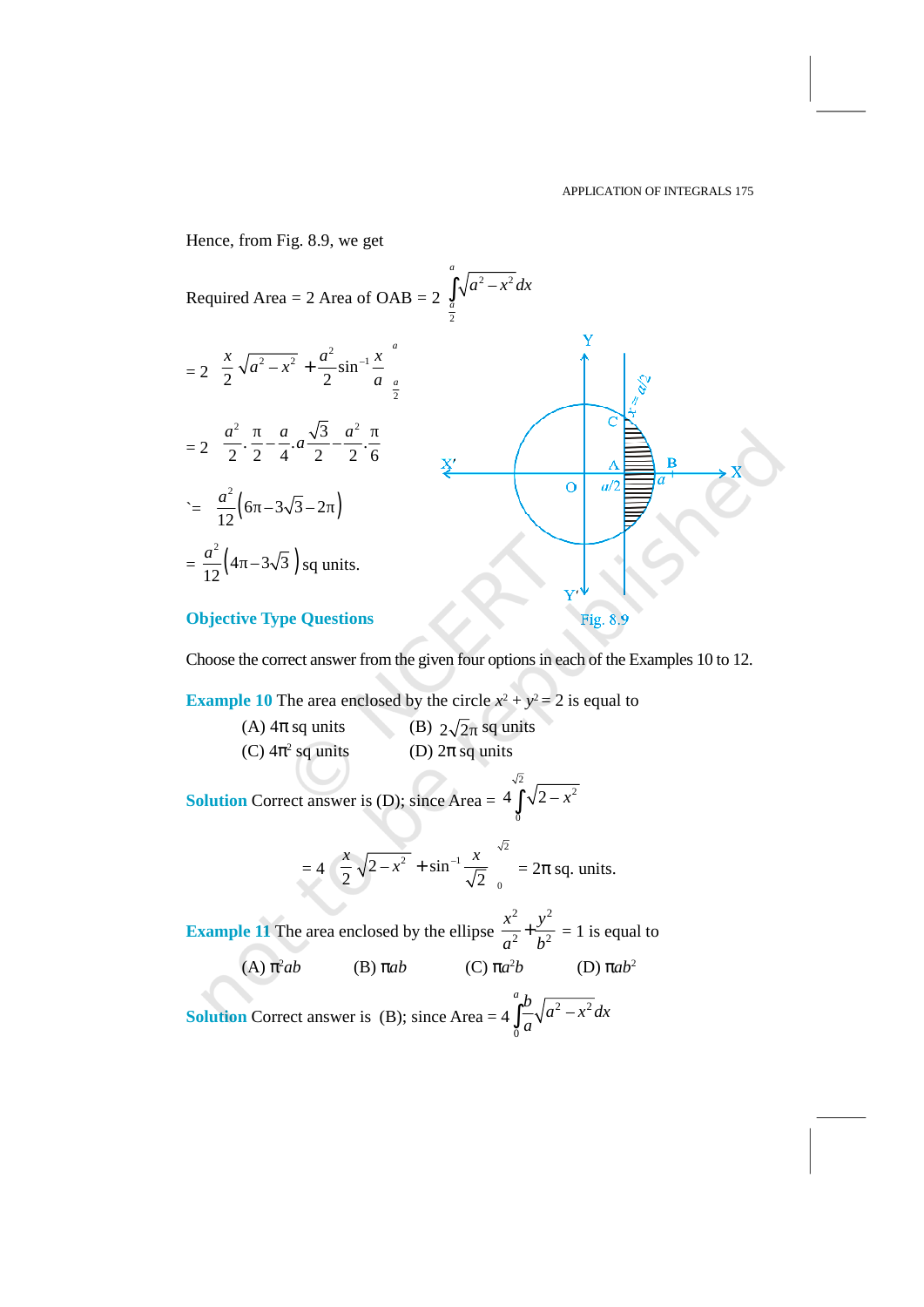$$
\begin{aligned}\n\text{RHS} \\
&= \frac{4b}{a} \left[ \frac{x}{2} \sqrt{a^2 - x^2} + \frac{a^2}{2} \sin^{-1} \frac{x}{a} \right]_0^a = \pi a b. \\
\text{RHS} \\
\text{RHS} \\
\text{RHS} \\
\text{RHS} \\
\text{RHS} \\
\text{RHS} \\
\text{RHS} \\
\text{RHS} \\
\text{RHS} \\
\text{RHS} \\
\text{RHS} \\
\text{RHS} \\
\text{RHS} \\
\text{RHS} \\
\text{RHS} \\
\text{RHS} \\
\text{RHS} \\
\text{RHS} \\
\text{RHS} \\
\text{RHS} \\
\text{RHS} \\
\text{RHS} \\
\text{RHS} \\
\text{RHS} \\
\text{RHS} \\
\text{RHS} \\
\text{RHS} \\
\text{RHS} \\
\text{RHS} \\
\text{RHS} \\
\text{RHS} \\
\text{RHS} \\
\text{RHS} \\
\text{RHS} \\
\text{RHS} \\
\text{RHS} \\
\text{RHS} \\
\text{RHS} \\
\text{RHS} \\
\text{RHS} \\
\text{RHS} \\
\text{RHS} \\
\text{RHS} \\
\text{RHS} \\
\text{RHS} \\
\text{RHS} \\
\text{RHS} \\
\text{RHS} \\
\text{RHS} \\
\text{RHS} \\
\text{RHS} \\
\text{RHS} \\
\text{RHS} \\
\text{RHS} \\
\text{RHS} \\
\text{RHS} \\
\text{RHS} \\
\text{RHS} \\
\text{RHS} \\
\text{RHS} \\
\text{RHS} \\
\text{RHS} \\
\text{RHS} \\
\text{RHS} \\
\text{RHS} \\
\text{RHS} \\
\text{RHS} \\
\text{RHS} \\
\text{RHS} \\
\text{RHS} \\
\text{RHS} \\
\text{RHS} \\
\text{RHS} \\
\text{RHS} \\
\text{RHS} \\
\text{RHS} \\
\text{RHS} \\
\text{RHS} \\
\text{RHS} \\
\text{RHS} \\
\text{RHS} \\
\text{RHS} \\
\text{RHS} \\
\text{RHS} \\
\text{RHS} \\
\text{RHS} \\
\text{RHS} \\
\text{RHS} \\
\text{RHS} \\
\text{RHS} \\
\text{RHS} \\
\text{RHS} \\
\text{RHS} \\
\text{RHS} \\
\text{RHS} \\
\text{RHS} \\
\text{RHS} \\
\text
$$

**Example 12** The area of the region bounded by the curve  $y = x^2$  and the line  $y = 16$ 

176 MATHEMATICS  
\n
$$
= \frac{4b}{a} \left[ \frac{x}{2} \sqrt{a^2 - x^2} + \frac{a^2}{2} \sin^{-1} \frac{x}{a} \right]_0^a = \pi ab.
$$
\nExample 12 The area of the region bounded by the curve  $y = x^2$  and the line  $y = 16$   
\n(A)  $\frac{32}{3}$ , (B)  $\frac{256}{3}$  (C)  $\frac{64}{3}$  (D)  $\frac{128}{3}$ 

**Solution** Correct answer is (B); since Area  $= 2 \int \sqrt{y} dy$ 16  $\int_{0} \sqrt{y} dy$ 

Fill in the blanks in each of the Examples 13 and 14.

**Example 13** The area of the region bounded by the curve  $x = y^2$ , y-axis and the line  $y = 3$  and  $y = 4$  is \_\_\_\_\_\_\_\_.

**Solution**  $\frac{1}{2}$  sq.  $37 \quad \ldots$  $\frac{1}{3}$  sq. units

**Example 14** The area of the region bounded by the curve  $y = x^2 + x$ , *x*-axis and the line  $x = 2$  and  $x = 5$  is equal to \_\_\_\_\_\_\_\_. **Example 14** The area of the<br>line  $x = 2$  and  $x = 5$  is equal to<br>**Solution**  $\frac{297}{6}$  sq. units<br>**8.3 EXERCISES**<br>**Short Answer (S.A.)** 

**Solution** 
$$
\frac{297}{6}
$$
 sq. units

## **Short Answer (S.A.)**

- **1.** Find the area of the region bounded by the curves  $y^2 = 9x$ ,  $y = 3x$ .
- 2. Find the area of the region bounded by the parabola  $y^2 = 2px$ ,  $x^2 = 2py$ .
- **3.** Find the area of the region bounded by the curve  $y = x^3$  and  $y = x + 6$  and  $x = 0$ .
- **4.** Find the area of the region bounded by the curve  $y^2 = 4x$ ,  $x^2 = 4y$ .
- 5. Find the area of the region included between  $y^2 = 9x$  and  $y = x$
- **6.** Find the area of the region enclosed by the parabola  $x^2 = y$  and the line  $y = x + 2$
- **7.** Find the area of region bounded by the line  $x = 2$  and the parabola  $y^2 = 8x$
- *y* = 3 and *y* = 4 is <br> **Example 14** The area of the region bounded by the curve  $y = x^2 + x$ , *x*-axis and the<br>
line  $x = 2$  and  $x = 5$  is equal to <br> **Solution**  $\frac{297}{6}$  sq. units<br> **S.3 EXERCISES**<br> **Short Answer (S.A.)**<br> using integration.
- **9.** Calcualte the area under the curve  $y = 2\sqrt{x}$  included between the lines  $x = 0$ and  $x = 1$ .
- **10.** Using integration, find the area of the region bounded by the line  $2y = 5x + 7$ , *x*axis and the lines  $x = 2$  and  $x = 8$ .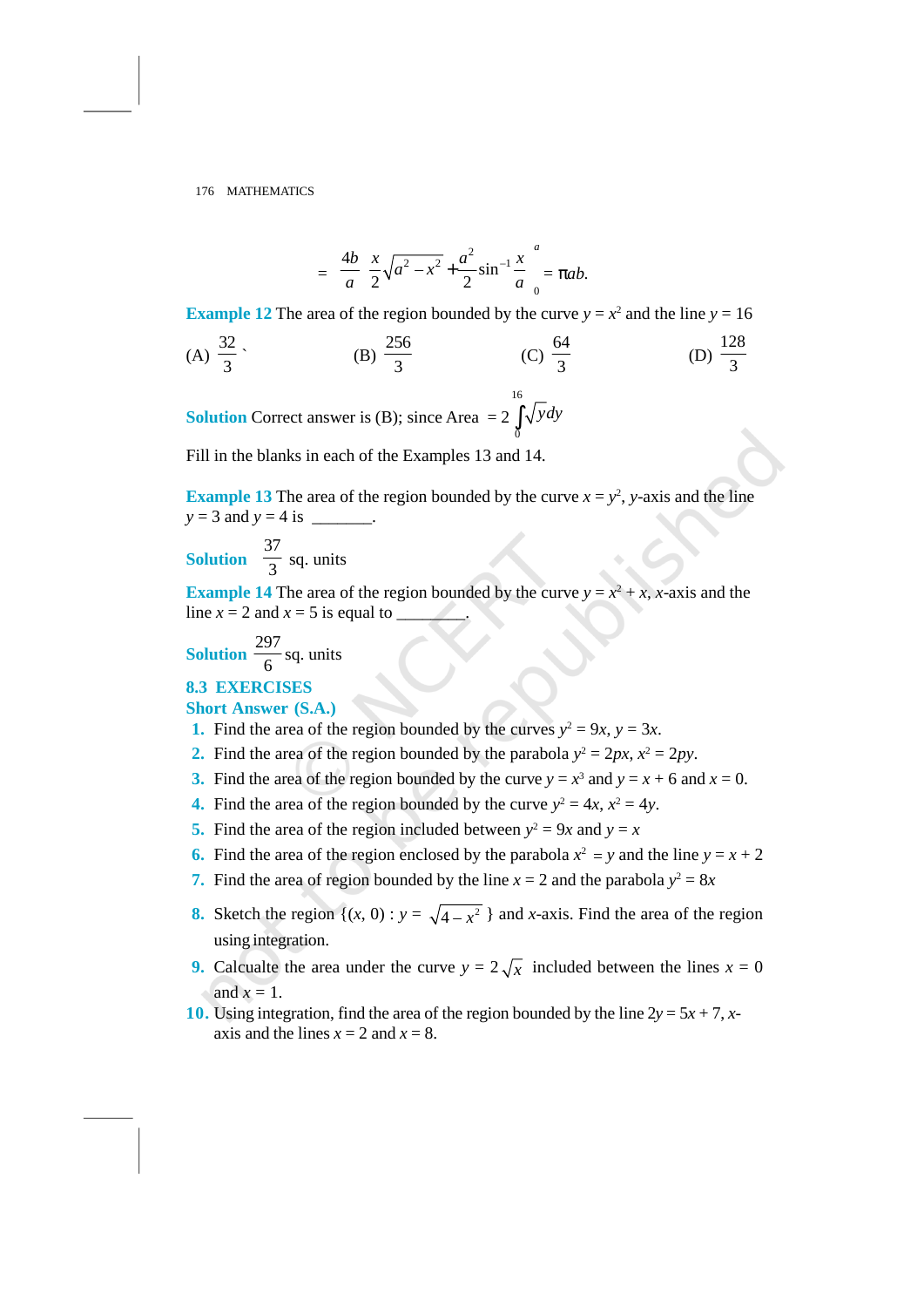- **11.** Draw a rough sketch of the curve  $y = \sqrt{x-1}$  in the interval [1, 5]. Find the area under the curve and between the lines  $x = 1$  and  $x = 5$ .
- **11.** Draw a rough sketch of the curve  $y = \sqrt{x-1}$  in the interval [1, 5]. Find the area under the curve and between the lines  $x = 1$  and  $x = 5$ .<br> **12.** Determine the area under the curve  $y = \sqrt{a^2 x^2}$  included between t  $= 0$  and  $x = a$ .
- **13.** Find the area of the region bounded by  $y = \sqrt{x}$  and  $y = x$ .
- **14.** Find the area enclosed by the curve  $y = -x^2$  and the straight lilne  $x + y + 2 = 0$ .
- **15.** Find the area bounded by the curve  $y = \sqrt{x}$ ,  $x = 2y + 3$  in the first quadrant and *x*-axis.

## **Long Answer (L.A.)**

- **16.** Find the area of the region bounded by the curve  $y^2 = 2x$  and  $x^2 + y^2 = 4x$ .
- **17.** Find the area bounded by the curve  $y = \sin x$  between  $x = 0$  and  $x = 2\pi$ .
- 18. Find the area of region bounded by the triangle whose vertices are  $(-1, 1)$ ,  $(0, 0)$ 5) and (3, 2), using integration.
- **19.** Draw a rough sketch of the region  $\{(x, y) : y^2 \le 6ax \text{ and } x^2 + y^2 \le 16a^2\}$ . Also find the area of the region sketched using method of integration.
- **20.** Compute the area bounded by the lines  $x + 2y = 2$ ,  $y x = 1$  and  $2x + y = 7$ .
- 21. Find the area bounded by the lines  $y = 4x + 5$ ,  $y = 5 x$  and  $4y = x + 5$ .
- 22. Find the area bounded by the curve  $y = 2\cos x$  and the *x*-axis from  $x = 0$  to  $x = 2π$ .
- 23. Draw a rough sketch of the given curve  $y = 1 + |x + 1|$ ,  $x = -3$ ,  $x = 3$ ,  $y = 0$  and find the area of the region bounded by them, using integration.

### **Objective Type Questions**

Choose the correct answer from the given four options in each of the Exercises 24 to 34. 24. The area of the region bounded by them, using integration.<br>
24 to 34.<br>
24. The area of the region bounded by the *y*-axis, *y* = cos*x* and *y* = sin*x*,  $0 \le x \le \frac{1}{2}$  is

is

| (A) $\sqrt{2}$ sq units         | (B) $(\sqrt{2}+1)$ sq units         |
|---------------------------------|-------------------------------------|
| $(C)$ $(\sqrt{2} + 1)$ sq units | (D) $(\gamma\sqrt{2} + 1)$ sq units |

almow a units.<br>
Find the area of the region bounded by the curve  $y^2 = 2x$  and  $x^2 + y^2 = 4x$ .<br>
Find the area of region bounded by the curve  $y = \pm x$  of  $x = 0$  and  $x = 2\pi$ .<br>
Find the area of region bounded by the triangle **25.** The area of the region bounded by the curve  $x^2 = 4y$  and the straight line  $x = 4y - 2$  is *z* = 2, *y* − *x* = 1 and 2*x* + *y* = 7.<br> *y* = 5 − *x* and 4*y* = *x* + 5.<br>
and the *x*-axis from<br>
+ *x* + 1|, *x* = −3, *x* = 3, *y* = 0 and<br>
sising integration.<br>
pptions in each of the Exercises<br> *y* = cos*x* and *y* 

16. Find the area of the region bounded by the curve 
$$
y = 2x
$$
 and  $x^2 + y^2 = 4x$ .  
\n17. Find the area bounded by the curve  $y = \sin x$  between  $x = 0$  and  $x = 2\pi$ .  
\n18. Find the area of region bounded by the triangle whose vertices are (−1, 1), (0, 5) and (3, 2), using integration.  
\n19. Draw a rough sketch of the region  $\{(x, y) : y^2 \le 6ax$  and  $x^2 + y^2 \le 16a^2\}$ . Also find the area of the region sketched using method of integration.  
\n20. Compute the area bounded by the lines  $x + 2y = 2$ ,  $y - x = 1$  and  $2x + y = 7$ .  
\n21. Find the area bounded by the lines  $x + 2y = 2$ ,  $y - x = 1$  and  $2x + y = 7$ .  
\n22. Find the area bounded by the curves  $y = 2\cos x$  and the *x*-axis from  $x = 0$  to  $x = 2\pi$ .  
\n23. Draw a rough sketch of the given curve  $y = 1 + |x + 1|$ ,  $x = -3$ ,  $x = 3$ ,  $y = 0$  and  $\sin$  and the area of the region bounded by them, using integration.  
\n24. The area of the region bounded by the *y*-axis,  $y = \cos x$  and  $y = \sin x$ ,  $0 \le x \le \frac{1}{2}$  is  
\n(A)  $\sqrt{2}$  sq units (B)  $(\sqrt{2} + 1)$  sq units  
\n(C)  $(\sqrt{2} - 1)$  sq units (D)  $(2\sqrt{2} - 1)$  sq units  
\n25. The area of the region bounded by the curve  $x^2 = 4y$  and the straight line  $x = 4y - 2$  is  
\n(A)  $\frac{3}{8}$  sq units (B)  $\frac{5}{8}$  sq units (C)  $\frac{7}{8}$  sq units (D)  $\frac{9}{8}$  sq units  
\n26. The area of the region bounded by the curve  $y = \sqrt{16 - x^2}$  and *x*-axis is  
\n(A) 8 sq units (B) 20 $\pi$  sq units (C) 16 $\pi$  sq